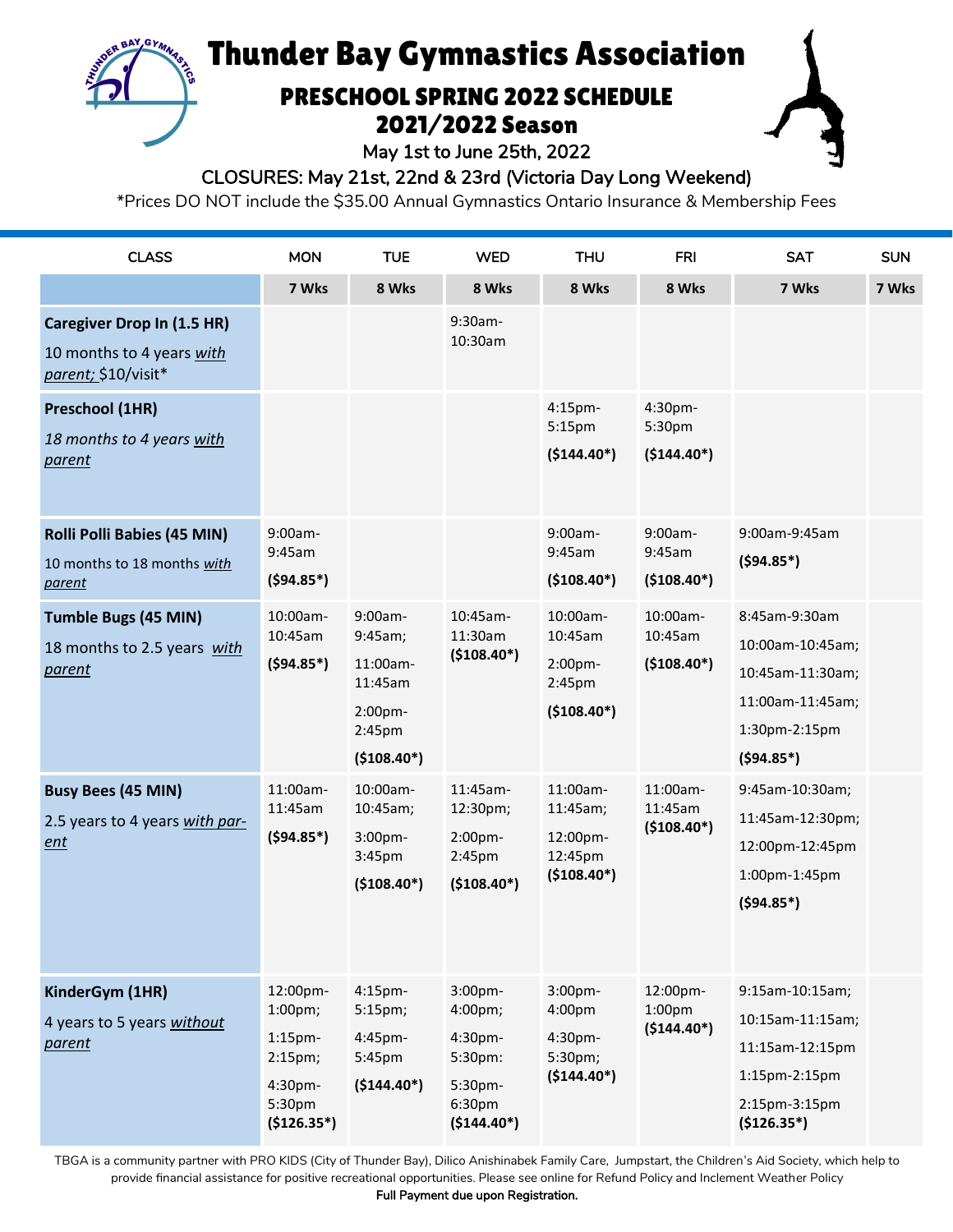Thunder Bay Gymnastics Association

BAY GYMA

## RECREATIONAL SPRING 2022 SCHEDULE 2021/2022 Season



May 1st to June 25th, 2022

#### CLOSURES: May 21st, 22nd & 23rd (Victoria Day Long Weekend)

\*Prices DO NOT include the \$35.00 Annual Gymnastics Ontario Insurance & Membership Fees

| <b>CLASS</b>                                                    | <b>MON</b>                        | <b>TUE</b>                                    | <b>WED</b>                                              | <b>THU</b>                         | <b>FRI</b>                                    | <b>SAT</b>                      | <b>SUN</b> |
|-----------------------------------------------------------------|-----------------------------------|-----------------------------------------------|---------------------------------------------------------|------------------------------------|-----------------------------------------------|---------------------------------|------------|
|                                                                 | 7 Wks                             | 8 Wks                                         | 8 Wks                                                   | 8 Wks                              | 8 Wks                                         | 7 Wks                           | 7 Wks      |
| YOUNG REC BOYS (1 HR)<br>Ages 5-7 years                         |                                   | 5:15pm-<br>6:15 <sub>pm</sub>                 |                                                         |                                    |                                               | 2:30pm-3:30pm;<br>2:45pm-3:45pm |            |
|                                                                 |                                   | $($144.40*)$                                  |                                                         |                                    |                                               | $($126.35*)$                    |            |
| <b>JUNIOR REC BOYS &amp; PARKOUR</b>                            |                                   |                                               |                                                         | 7:00pm-                            |                                               | 3:30pm-4:30pm                   |            |
| (1 HR); Ages 7-11 years                                         |                                   |                                               |                                                         | 8:00pm<br>$($144.40*)$             |                                               | 3:45pm-4:45pm<br>$($126.35*)$   |            |
| YOUNG REC GIRLS 5&6 (1HR)<br>Ages 5-7 years                     | 5:30pm-<br>6:30pm<br>$($126.35*)$ | 5:00pm-<br>6:00 <sub>pm</sub><br>$($144.40*)$ | 4:45pm-<br>5:45pm;<br>6:00pm-<br>7:00pm<br>$($144.40*)$ | 5:30pm-<br>6:30pm;<br>$($144.40*)$ |                                               | 8:45am-9:45am;                  |            |
|                                                                 |                                   |                                               |                                                         |                                    |                                               | 10:00am-11:00am;                |            |
|                                                                 |                                   |                                               |                                                         |                                    |                                               | 11:15am-12:15pm;                |            |
|                                                                 |                                   |                                               |                                                         |                                    |                                               | 1:00pm-2:00pm<br>$($126.35*)$   |            |
| YOUNG REC GIRLS 7&8 (1HR)                                       | 5:45pm-                           | 6:00pm-                                       | 5:45pm-                                                 | 5:45pm-                            |                                               | 9:15am-10:15am;                 |            |
| Ages 7-9 years                                                  | 6:45pm<br>6:45pm-<br>7:45pm       | 7:00pm<br>6:30pm-<br>7:30pm                   | 6:45pm<br>6:45pm-<br>7:45pm                             | 6:45pm<br>$($144.40*)$             |                                               | 10:30am-11:30am;                |            |
|                                                                 |                                   |                                               |                                                         |                                    |                                               | 11:45am-12:45pm;                |            |
|                                                                 | $($126.35*)$                      | $($144.40*)$                                  | $($144.40*)$                                            |                                    |                                               | 2:15pm-3:15pm<br>$($126.35*)$   |            |
| YOUNG REC CO-ED (1 HR)<br>Ages 5-8; All Levels;                 |                                   | 4:30pm-<br>5:30pm<br>$($144.40*)$             |                                                         |                                    | 5:00pm-<br>6:00 <sub>pm</sub><br>$($144.40*)$ | 3:30pm-4:30pm<br>$($126.35*)$   |            |
| <b>JUNIOR REC CO-ED (1 HR)</b><br>Ages 9-11; All Levels         |                                   | 5:45pm-<br>6:45pm<br>$($144.40*)$             |                                                         |                                    |                                               |                                 |            |
| <b>JUNIOR REC GIRLS BEGINNER</b>                                | 7:00pm-                           |                                               |                                                         | 5:00pm-                            |                                               |                                 |            |
| (1HR)<br>Ages 9-11 years; Levels 1&2                            | 8:00pm<br>$($126.35*)$            |                                               |                                                         | 6:00pm<br>$($144.40*)$             |                                               |                                 |            |
| <b>JUNIOR REC GIRLS</b><br><b>INTERMEDIATE (1.5HR)</b>          | 6:30pm-<br>8:00pm                 | 7:00pm-<br>8:30pm                             |                                                         | 6:45pm-<br>8:15pm                  |                                               |                                 |            |
| Ages 9-11 years; Levels 3&4<br>\$159.25*                        | $($159.25*)$                      | $($182.00*)$                                  |                                                         | $($182.00*)$                       |                                               |                                 |            |
| JUNIOR REC GIRLS ALL LEVELS<br>(1.5HR) Ages 9-11 yrs; \$159.25* |                                   |                                               | 7:00pm-<br>8:30pm<br>$($182.00*)$                       |                                    |                                               | 2:00pm-3:30pm<br>$($159.25*)$   |            |

TBGA is a community partner with PRO KIDS (City of Thunder Bay), Dilico Anishinabek Family Care, Jumpstart, the Children's Aid Society, which help to provide financial assistance for positive recreational opportunities. Please see online for Refund Policy and Inclement Weather Policy